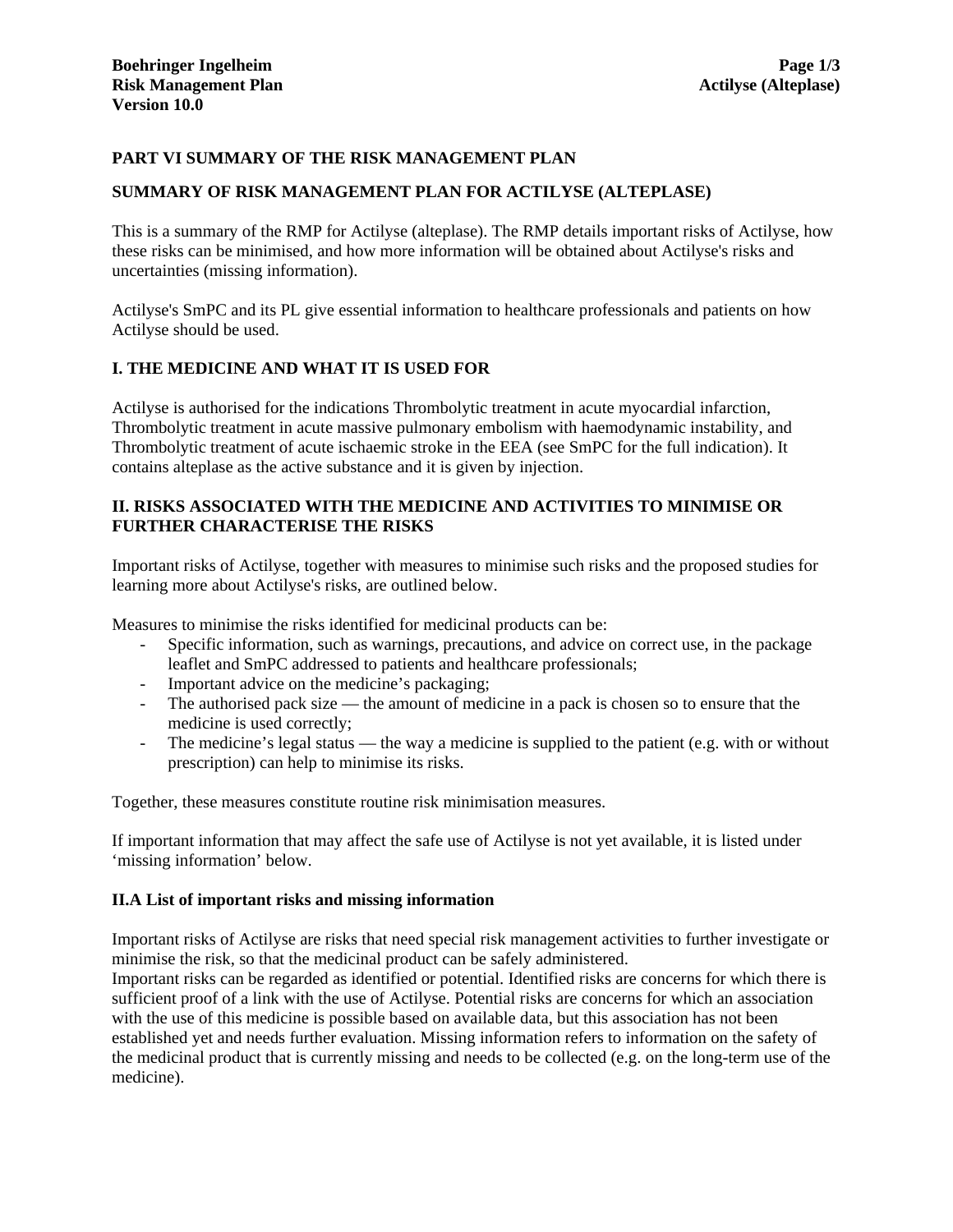# **List of important risks and missing information**

| PVI. Table 1 Summary of safety concerns |  |
|-----------------------------------------|--|
| Important identified ricks              |  |

| Important identified risks | None                    |
|----------------------------|-------------------------|
| Important potential risks  | None                    |
| Missing information        | Minor strokes           |
|                            | Children                |
|                            | Elderly                 |
|                            | Pregnancy and Lactation |

# **II.B Summary of important risks**

All important identified and potential risks were demoted.

The following table presents the remaining missing information.

| <b>Minor strokes</b>                          |                                                                                                                                                                                                                                                                                                                                                                                                                                     |
|-----------------------------------------------|-------------------------------------------------------------------------------------------------------------------------------------------------------------------------------------------------------------------------------------------------------------------------------------------------------------------------------------------------------------------------------------------------------------------------------------|
| Risk minimisation measures<br><b>Children</b> | SmPC sections 4.3 and 4.4, PL section 2.<br>Actilyse is available as a prescription-only<br>medicine. Actilyse is administered in a hospital<br>setting only, by trained medical personnel. The<br>use of Actilyse is restricted to physicians<br>experienced in the treatment of stroke and<br>neurovascular care                                                                                                                  |
| Risk minimisation measures                    |                                                                                                                                                                                                                                                                                                                                                                                                                                     |
|                                               | Actilyse is available as a prescription-only<br>medicine. Actilyse is administered in a hospital<br>setting only, by trained medical personnel. The<br>use of Actilyse is restricted to physicians<br>experienced in the treatment of stroke and<br>neurovascular care.                                                                                                                                                             |
| Additional pharmacovigilance<br>activities    | Continuous monitoring and periodic (every 6<br>months) case by case review is performed in order<br>to continuously evaluate efficacy and safety of<br>alteplase use for the treatment of acute ischemic<br>stroke in paediatric patients. within the SITS<br>environment. The data extraction from the SITS<br>environment is planed for 3 years or until data<br>from 50 cases of 16-17 year old patients have<br>been generated. |
| <b>Elderly</b>                                |                                                                                                                                                                                                                                                                                                                                                                                                                                     |
| <b>Risk minimisation measures</b>             | SmPC section 4.4 and PL section 2.<br>Actilyse is available as a prescription-only<br>medicine. Actilyse is administered in a hospital<br>setting only, by trained medical personnel. The<br>use of Actilyse is restricted to physicians<br>experienced in the treatment of stroke and<br>neurovascular care.                                                                                                                       |